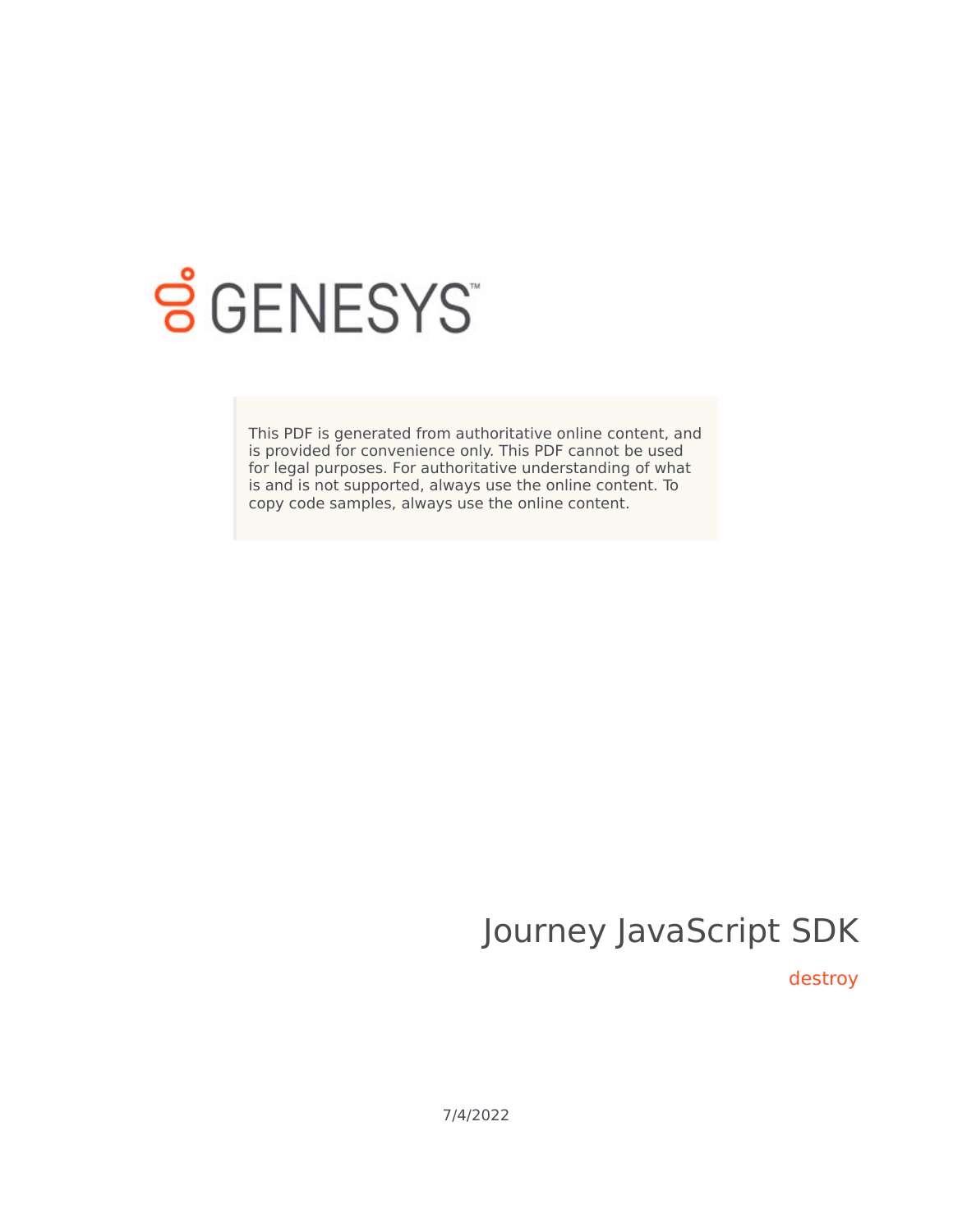# Contents

- 1 [Description](#page-2-0)
- 2 [Signature](#page-2-1)
- 3 [Arguments](#page-2-2)
- 4 [GDPR and destroyed data](#page-2-3)